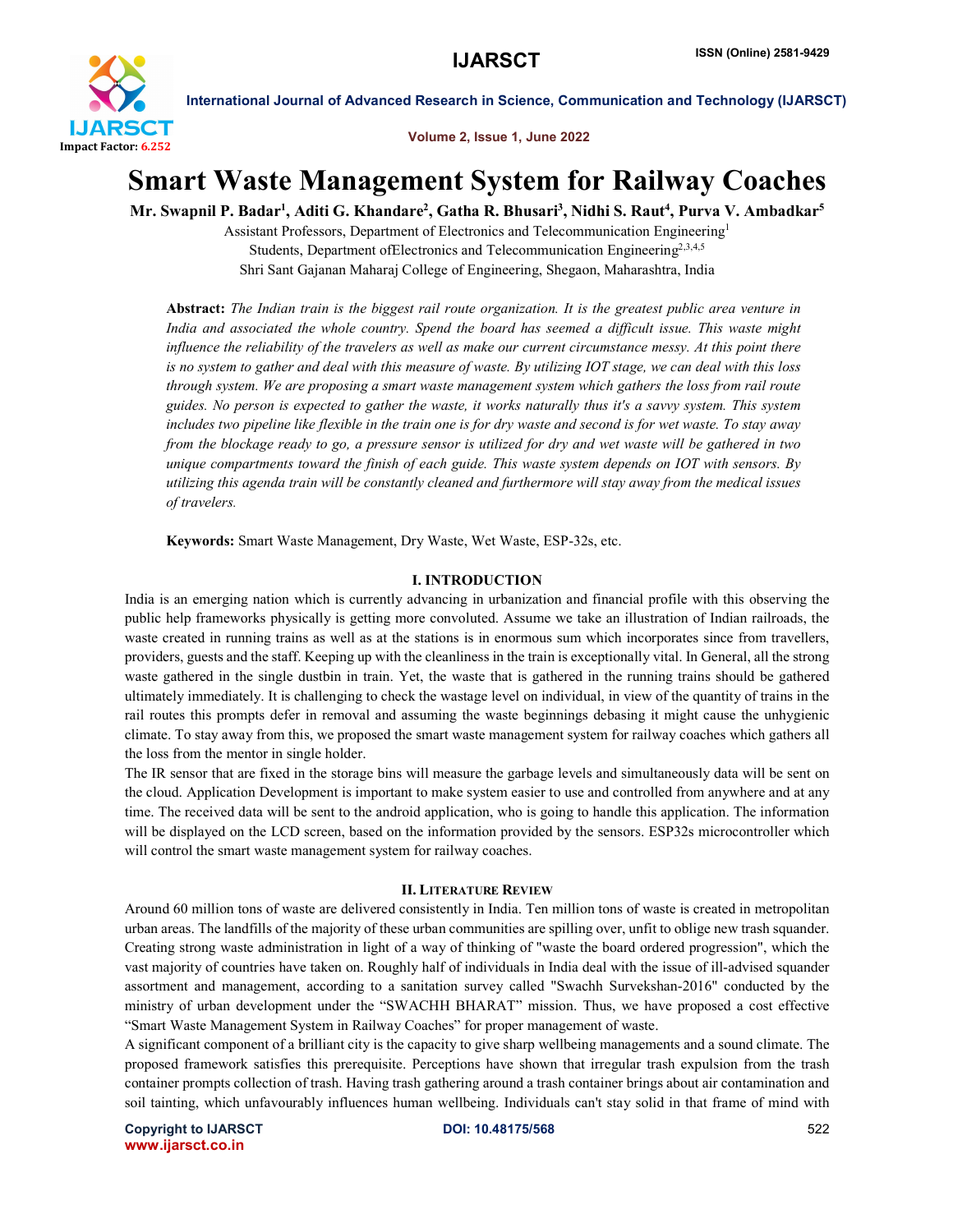

International Journal of Advanced Research in Science, Communication and Technology (IJARSCT)

#### Volume 2, Issue 1, June 2022

unfortunate cleanliness, a rotten climate, and a messy climate. To fabricate a shrewd waste administration framework, we need to involve innovation for productive waste administration as well as to motivate individuals to keep their environmental factors clean. Brilliant Waste Management is fuelled by Smart Garbage Bins that are estimated by the climate, remote advancements, cloud administrations, and portable/work area applications. Trash container produces a notice about an opportunity to remove the trash from the receptacle. Industrial Wastes, Domestic Wastes, Plant and Animal Wastes and dumping causes a havoc in the social systems and may also have a considerable effect in the health sector. Thus, a Waste Management system that is sustainable, with or without human intervention is necessarily needed now. A Waste Management system with automatic segregation and an automated alert system has become an essential innovative strategy for the treatment of the wastes.

#### 1. IoT-aware Waste Management System based on Cloud Services and Ultra-Low-Power RFID Sensor-Tags.[3]

The management of waste is a challenge for modern cities because it impacts the sustainability of the environment and the level of quality perceived by citizens Several steps forward have been made in this direction in recent years, with the introduction of door-to-door separate waste collection in the city. The cooperation of citizens is a critical component for the success of such actions.



Figure 1: IoT aware Waste management System Based on cloud Services and Ultra Low Power RFID Sensor-Tags System Architecture

Beside cautious information the board related with waste assortment processes, the Digital Transformation process in this area will require some investment. In such manner, the headway of equipment and programming advances empowering the Internet of Things (IoT) will fundamentally assist with speeding up the whole cycle. The framework configuration comprises of 4 fundamental parts:

- 1. Partner creative RFID tag with expanded capacities,
- 2. A wearable RFID peruse,
- 3. A Cloud server, and
- 4. A web-based application.

The RFID tag, put on the junk receptacle, is given a finder ready to see the heap of the waste. More insight regarding the RFID tag is accounted for in Section IV. The wearable RFID peruse is responsible for social event label readings and communicating them to the Cloud server. The RFID peruse speaks with the Cloud server through GPRS innovation and can store information in its EEPROM on the off chance that the GPRS signal is briefly inaccessible. The Cloud server is at fault for putting away and process information getting back from RFID examine and net application. All data is solid all through an electronic information administration and questioned through APIs. The data is planned inside the business rationale through Object relative Mapping (ORM) documents. Moreover, the business rationale module deals with the information stream as well as the organizing of API solicitations and reactions.

At last, the Web application shows dashboards that sum up information put away on the Cloud server to clients. The Web application speaks with the Cloud server by means of an API module, getting all information vital for business rationale activities.

### 2. Smart Waste Collection Monitoring and Alert System via IoT. [4]

Malaysia as of now delivers more than 23,000 tons of waste each day. In any case, by 2020, this figure is supposed to ascend to 30,000 tons. Because of expanded populace and improvement, how much waste created is expanding, and just

Copyright to IJARSCT **DOI: 10.48175/568** 523 www.ijarsct.co.in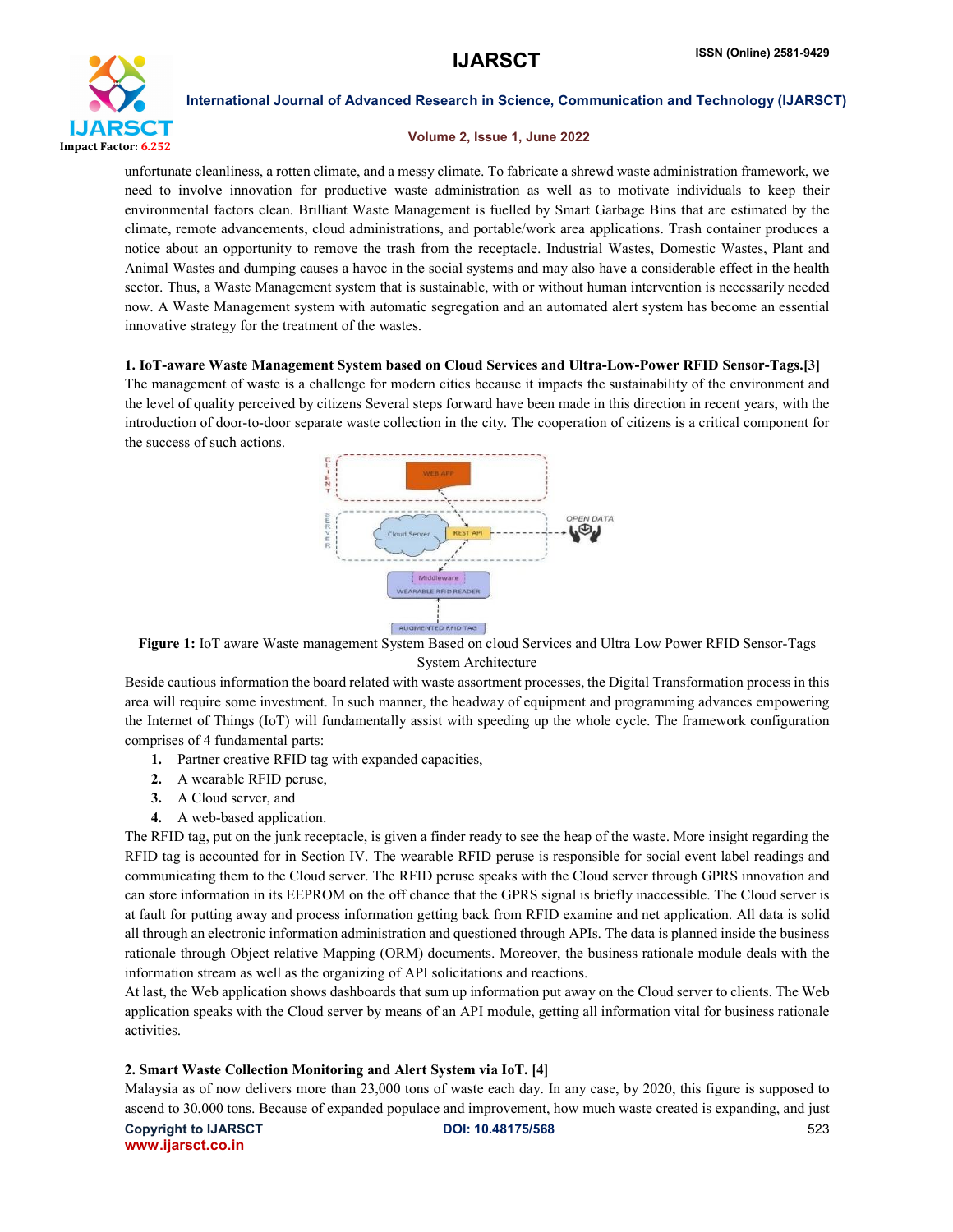

International Journal of Advanced Research in Science, Communication and Technology (IJARSCT)

#### Volume 2, Issue 1, June 2022

around 5% of the waste is reused. An effective waste collection framework is expected to hold waste back from influencing human wellbeing and contaminating the climate. Accordingly, one of the issues in settling the uncollected waste issue is deciding when the waste canister is full and prepared for squander assortment. This information can help the city committee in planning their dump truck for squander assortment inside them oversaw region. This will work on the development of waste assortment armada assets while further developing waste assortment framework effectiveness.



#### Figure 2: Block diagram of SWCMAS

This system proposed a system for controlling waste material from overflowing waste bins and sending an alert to the cleaner for waste collection. Waste collection status could be effectively monitored using the anticipated system. This system specifies a technique for monitoring the garbage level at regular intervals in order to prevent bin overflow. The ultrasonic sensor could sense the filling level of the garbage in the dustbin as well as its original level height. The Arduino UNO is programmed in such a way that when a certain level of filling is detected, information in the form of a message is sent to the user, requesting that the dust bin be cleaned. The created framework comprises of three parts: 1) a sensor hub worked with an Arduino Uno board associated with an Arduino Ethernet Shield, a HCRS-04 ultrasonic sensor, and a signal; 2) a wired switch that interfaces the sensor hub to the Ubidots IoT Cloud stage; and 3) the Ubidots Cloud stage, which houses got IoT gadgets. Ubidots Dashboard shows and imagines dissipate container profundity level information, and Ubidots Event Manager sends an alarm to the shopper's cell phone by means of message/SMS when the waste container is almost full.

### 3. Smart Waste Management using Internet-of-Things (IoT). Ref [6]

A smart city is just a dream for coordinating different data and correspondence innovation (ICT) and Internet-of-Things (IoT) to deal with a city's resources. Among the resources of the city are nearby divisions, data system, libraries, schools, emergency clinics, squander the executive's system, transportation frameworks, etc. This requires the complete advancement of system in the social, financial, physical, and institutional areas. All are significant regarding increasing the expectation of living and drawing in individuals and venture. Savvy city improvement is a stage that way.

In light of the degree of waste in the wastebins, we propose a smart waste assortment system. The information gathered by sensors is sent by means of the Internet to a server for capacity and handling. It is utilized to screen the day-to-day determination of wastebins, which is utilized to decide the courses to get a few wastebins from different areas. Consistently, the laborers' route gadgets get refreshed advanced courses.

The significant element of this system is that it is intended to refresh from past experience and choose on the everyday waste level status as well as to foresee future state as for variables, for example, gridlock in a space where the wastebins are put, cost-proficiency balance, and different variables that are challenging for people to notice and dissect. The rate at which wastebins are filled is easily calculated using this historical data. Thus, waste flood can be anticipated before it happens in wastebins set in a particular area. Sensors: We can decide the waste level by utilizing sonar to gauge the separation from the highest point of the junk to the waste. The sonar that can be utilized in this model ought to be equipped for estimating from 2cm to 400cm with 3mm exactness, which is adequate for average wastebins, for instance, Ultrasonic Ranging Module (HC-SR04). It is basic to upgrade battery utilization to broaden the gadget's life expectation. The paces of detecting and information transmission, as well as the remote innovation utilized, altogether affect energy utilization. Information assortment and transmission should be possible more than once per day.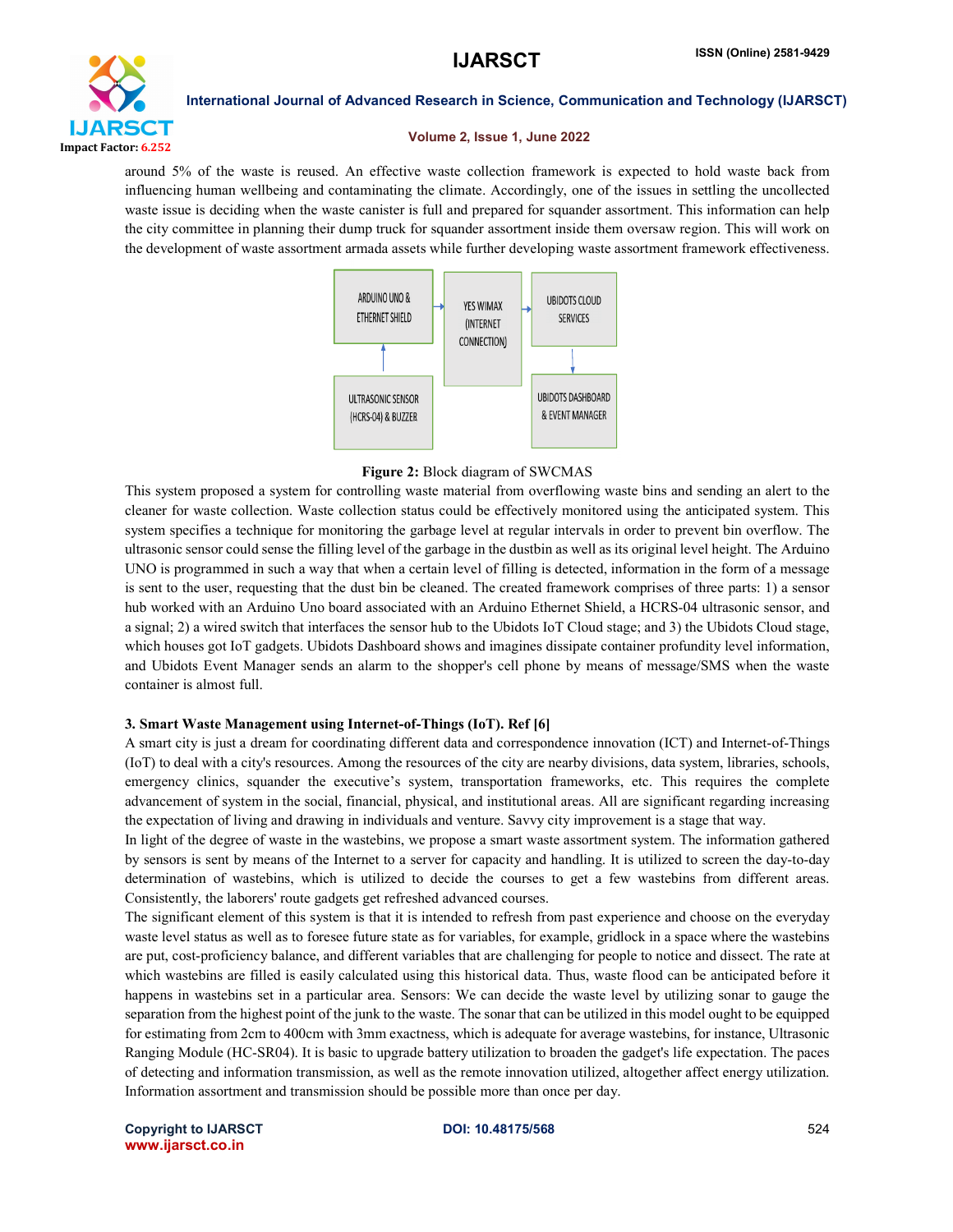# IJARSCT Impact Factor: 6.252

#### International Journal of Advanced Research in Science, Communication and Technology (IJARSCT)

#### Volume 2, Issue 1, June 2022



Figure 3: System Architecture

#### III. SMART WASTE MANAGEMENT SYSTEM FOR RAILWAY COACHES ARCHITECTURE

This system proposed on IOT where the different sensors are used with the ESP32s microcontroller.

#### 1. BASIC BUILDING BLOCK OF SMART WASTE MANAGEMENT SYSTEM FOR RAILWAY COACHES.

Above figure shows the basic building block diagram Of Smart Waste Management System for Railway Coaches. To build the system we need the components are Node MCU ESP-32S, Relay, Diode, Voltage Regulator IC 7812, IR Sensor, Light Emitting Diode (LED), Air Blower, Water Pump, Resistor, Transformer, Liquid Crystal Display16x2(LCD), Voltage Regulator IC 7805, Air Pressure Sensor, Transistor BC548.

The various sorts of regulators are accessible; however, we are utilizing Node MCU ESP32S. It has inbuilt Wi-Fi module and number of pins are accessible on the regulator board. ESP32 is a progression of minimal expense, low power system on-chip (SoC) microcontrollers with incorporated Wi-Fi and double mode Bluetooth. It is use for controlling the waste management system with Wi-Fi network. An air blower is utilized for passing the loss all through the pipeline. It is the blend of fan and blower so fan is electric gadget and blower is mechanical gadget. It's work to blow away residue, trash from each alcove and corner. What's more, the gaseous tension sensor is utilized for detecting the air-filled stress from the purpose in beginning to the furthest limit of this pipeline.



Figure4: Block Diagram of Smart Waste Management System for Railway Coaches

Copyright to IJARSCT **DOI: 10.48175/568** 525 www.ijarsct.co.in In the event that we required an outer stock, transfer will give an outside power supply and this hand-off passes through semiconductor BC548. It like a switch that open and close circuits electronically or electromechanically. It controls one electrical circuit by opening and shutting contacts in another circuits. The transformer is utilized to venture down the 230 AC voltage into a 15-volt AC supply and this 15-volt AC supply is corrected in DC supply through the diode. Specific in this system the resistor is just use for gleaming the Light Emitting Diode. Also, the Light Emitting Diode (LED) is use as a marker. After that for estimating the level of the dustbin the IR sensor will utilize. IC 7812 will give the 12 volts and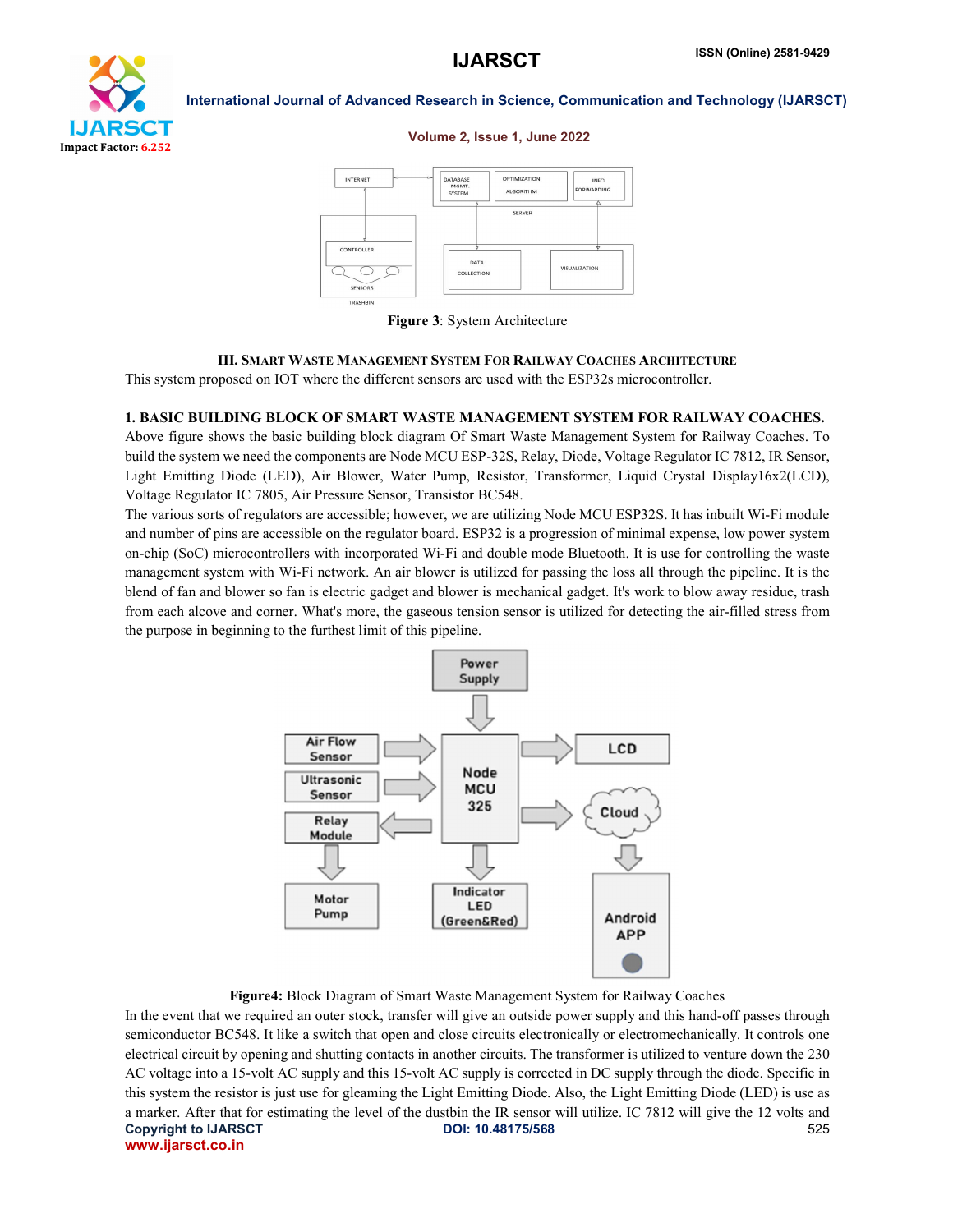# **IJARSCT** Impact Factor: 6.252

International Journal of Advanced Research in Science, Communication and Technology (IJARSCT)

#### Volume 2, Issue 1, June 2022

IC 7805 give 5 volts. What's more, the 16x2 LCD use for show the message. These every one of the parts are utilized in this shrewd waste administration framework in the rail route mentor's framework.



#### Figure 5: Components

In this system the Android application is used to indicate or notify whether the container filled or not with the garbage and that application can be use by loco pilot, coach guard, station master or any other railway employee who can manage that smart waste management system. That application works on the principle of internet of things in that we have added notifier as well as indicator function which work on internet. And that application only used to monitor.



Figure 6: Application Flow for Smart Waste Management System for Railway Coaches

#### 2. ANDROIDE APPLICATION

The garbage level of both dry and wet garbage container. Whenever the container will get filled with garbage that can be identify by using IR sensor and that change value of that IR sensor is faced by controller that is Node MCU 32s and that controller send one variable on cloud by using sending link of cloud and that value of variable is stored in specified memory location of cloud. And from same memory location we will receive that variable in Android application by using receiving link of the cloud. And by comparing that variable we can notify that the container will fill with the garbage.



Figure 7: Android Application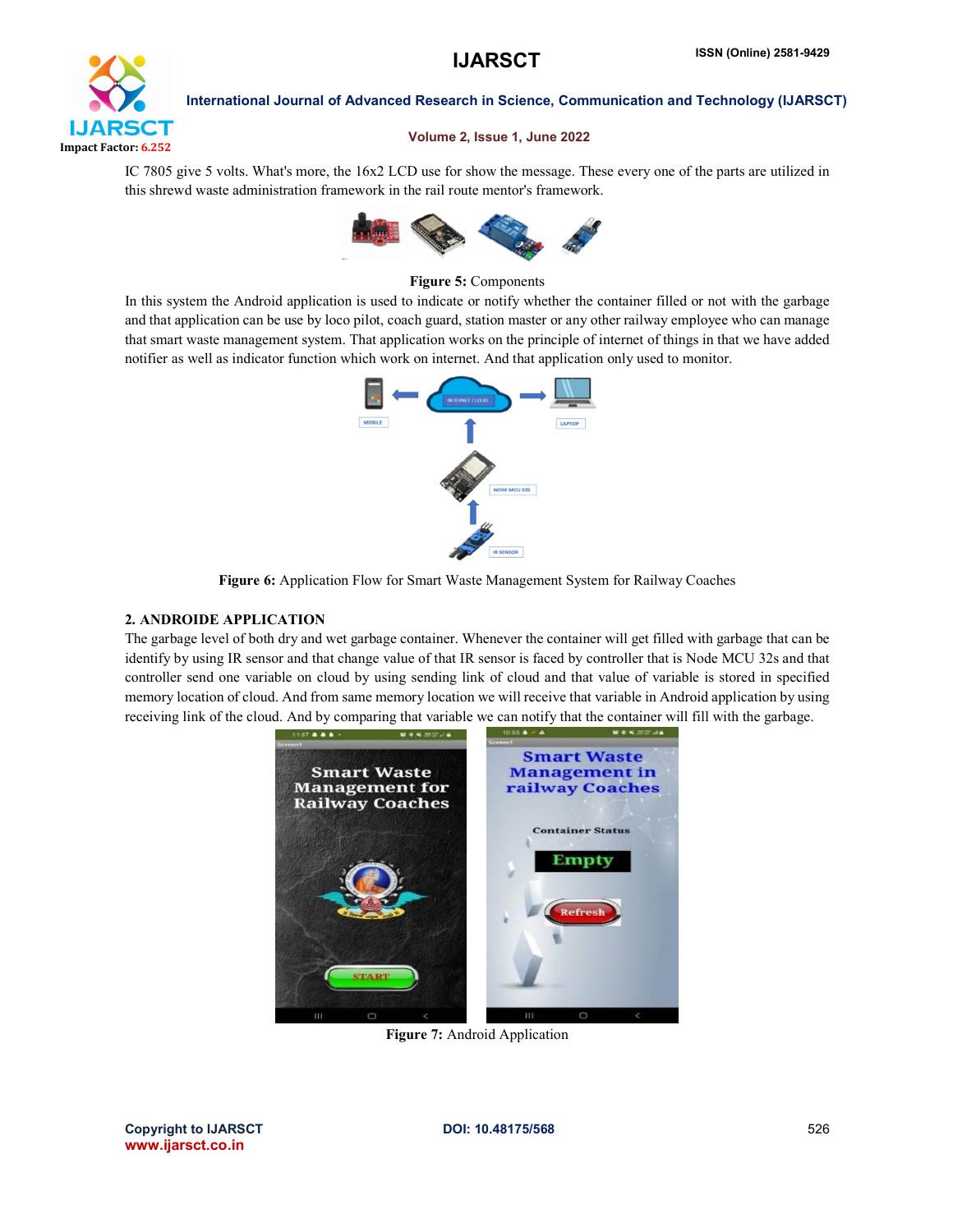

FLOW DIAGRAM

#### International Journal of Advanced Research in Science, Communication and Technology (IJARSCT)

#### Volume 2, Issue 1, June 2022



Figure 8: Flow Chart of Smart Waste Management System for Railway Coaches

Flow diagram of smart waste management system for railway coaches is shown as above. Once the passengers enter the details on system presented at coach, the passenger can access the dustbin to throw the waste in it. Sensor inside the dry waste bins senses the level of dry waste. If the dry waste level reaches up to the certain level, the air blower will on to collect dry waste. Dry waste is collected through pipeline at collection bag. Similarly, sensor inside wet waste bins sensed the level of wet waste. If wet waste level reaches up to a certain level, the water pump will on to collect wet waste. Wet waste is collected through water pipeline at collection bag with filter ring.



Figure 9: Proposed System of Smart Waste Management System for Railway Coaches.

#### IV. CONCLUSION

The optimistic burn through management framework gives on-time trash assortment. The proposed work exhibits that the waste management system in IOT enables the cleaning management to recognize cleaning issues continuously. Hence, this framework helps in expanding generally speaking cleanness. With the assistance of sensors, the blockage will likewise get taken out which will assist the system with working appropriately, in a smooth way. What's more, with the assistance of IoT the IR will give us the message that the holder is loaded up with the trash up to specific level so the compartment will make void on the following station. By this system the train will continuously clean that will assist with decreasing wellbeing related issue and the encompassing in the train will stay clean.

Copyright to IJARSCT **DOI: 10.48175/568 Example 2012 Copyright to IJARSCT** 527 www.ijarsct.co.in